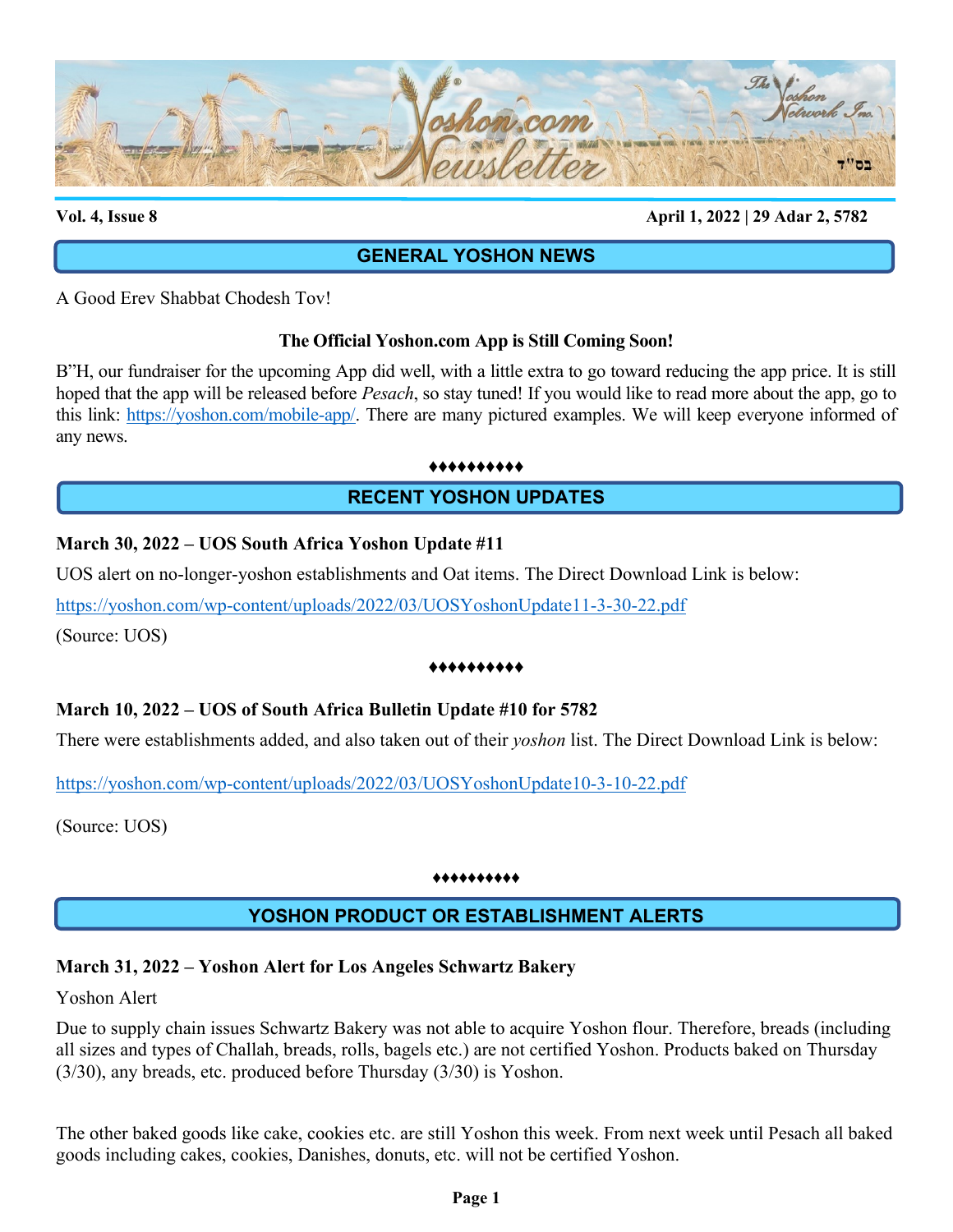(Source: Originally from Bet Midrash Torat Hayim chat)

#### ♦♦♦♦♦♦♦♦♦♦

## **March 24, 2022 – Unger's Fillo Update**

Unger's frozen Fillo dough, lot # 220739 is NOT Yoshon.

(Source: Rabbi Wagshal at New Square Kashrus Council)

#### ♦♦♦♦♦♦♦♦♦♦

### **March 21, 2022 – Recall on Cavendish Food Service Hash Brown Patties**

Since many *mashgichim* in our WhatsApp groups oversee establishments using Cavendish products, we are posting this alert from the FDA. These are normally yoshon without problematic ingredients, but in this case could be problematic:

### **Cavendish Farms Issues Allergy Alert on Undeclared Wheat in Original Hash Brown Patties**

Cavendish Farms Corporation of Dieppe, New Brunswick, Canada, is recalling 441 cases of its 42.3 oz packages of Original Hash Brown Patties because they may contain undeclared wheat. People who have allergies to wheat or celiac disease run the risk of serious allergic reaction if they consume this product.

The recalled Original Hash Brown Patties were sold in Connecticut, Delaware, Maryland, Massachusetts, New Hampshire, New Jersey, New York, Pennsylvania, and Rhode Island in retail supermarkets that are part of the Wakefern Food Corp. cooperative which include ShopRite, Price Rite Marketplace, The Fresh Grocer and Fairway Market. The stores have removed the product from shelves.

The product comes in a 42.3 oz package with the UPC code 056210342171 and a best before date of 2024 FE 01 stamped on the side.

No confirmed illnesses have been reported to date in connection with this problem.

The recall was initiated after it was discovered the product contained wheat and was distributed in packaging that did not reveal the presence of wheat. Cavendish Farms was notified by a supplier that an ingredient it provided was mislabeled and did not identify the presence of wheat.

To see the full report, go to this link: [https://www.fda.gov/safety/recalls-market-withdrawals-safety](https://www.fda.gov/safety/recalls-market-withdrawals-safety-alerts/cavendish-farms-issues-allergy-alert-undeclared-wheat-original-hash-brown-patties)[alerts/cavendish-farms-issues-allergy-alert-undeclared-wheat-original-hash-brown-patties](https://www.fda.gov/safety/recalls-market-withdrawals-safety-alerts/cavendish-farms-issues-allergy-alert-undeclared-wheat-original-hash-brown-patties)

(Source: FDA Report)

### ♦♦♦♦♦♦♦♦♦♦

March 8, 2022 – Yoshon Update on Unger's Pie Crusts

This was posted per the request of Rabbi Wagshal of New Square Kashrus:

"Unger's frozen Pie shells, all sizes are Yoshon."

(Source: New Square Kashrus)

#### ♦♦♦♦♦♦♦♦♦♦

# **RECALLS AND ISSUES AFFECTING YOSHON OR POTENTIALLY YOSHON PRODUCTS**

**March 16, 2022 – Kemach Split Pea Soup Infestation Alert**